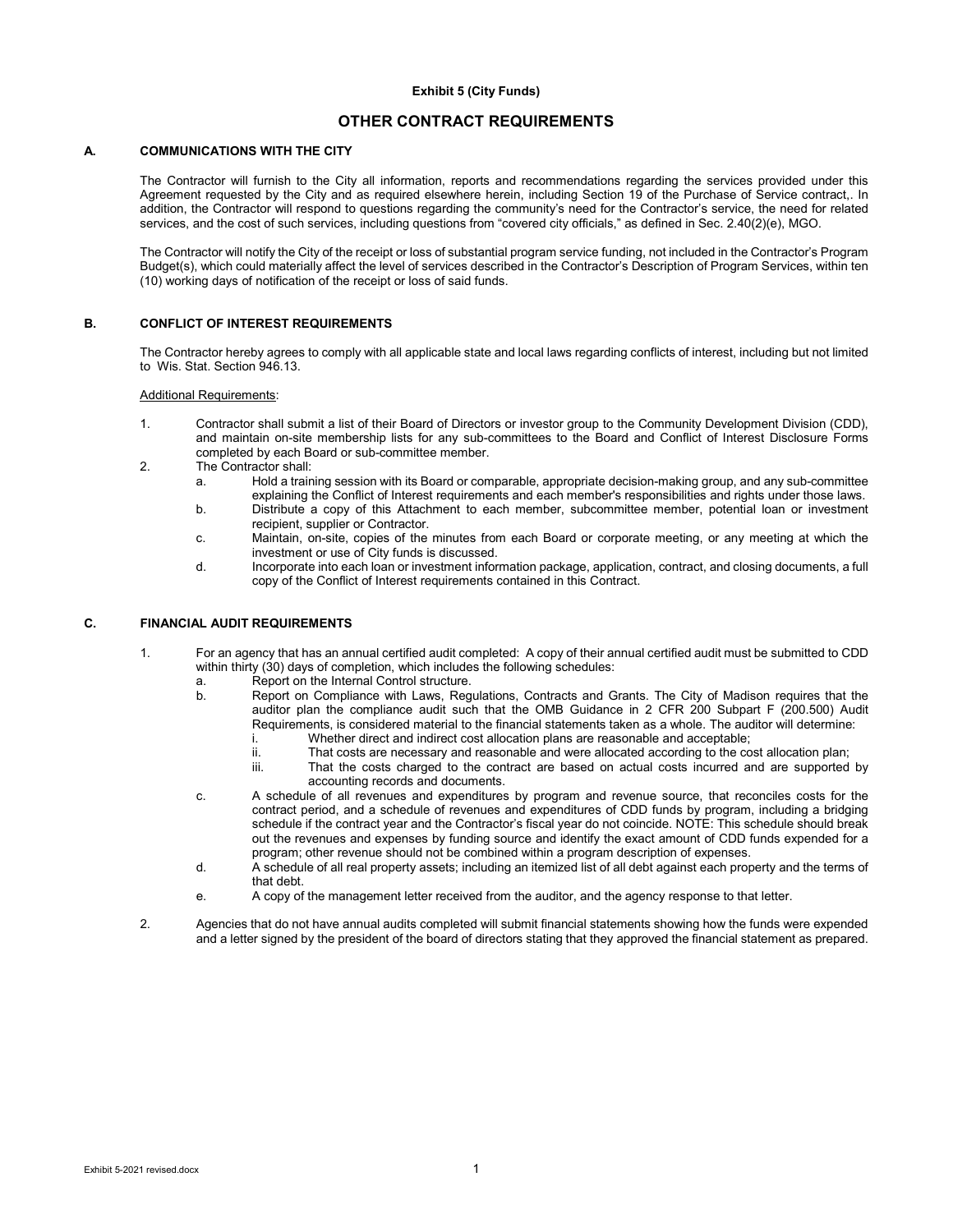## **D. NONDISCRIMINATION, EQUAL OPPORTUNITY and ACCESSIBILITY**

# Nondiscrimination, Affirmative Action and Equal Opportunity

Contractor shall follow sections 12 and 13 of the Contract for Purchase of Services. Additionally, the Contractor hereby agrees to comply with the following, if applicable:

- 1. The requirements of the Fair Housing Act (42 U.S.C. 3601-et seq) and implementing regulations at 24 CFR part 100; Executive Order 11063 (Equal Opportunity in Housing) and implementing regulations at 24 CFR part 107; and title VI of the Civil Rights Act of 1964 (42 USC 2000d (Nondiscrimination in Federally Assisted Programs) and implementing regulations issued at 24 CFR part 1;
- 2. The prohibitions against discrimination on the basis of age under the Age Discrimination Act of 1975 (42 U.S.C. 6101-07) and implementing regulations at 24 CFR part 146, and the prohibitions against discrimination against handicapped individuals under section 504 of the Rehabilitation Act of 1973 (29 U.S.C. 794) and implementing regulations at 24 CFR part 8;
- 3. The requirements of Executive Order 11246 (Equal Employment Opportunity), as amended by Executive Order 13279, and the implementing regulations issued at 41 CFR Chapter 60;
- 4. The requirements of Executive Order 13166 (Improving Access to Services for Persons with Limited English Proficiency);
- 5. The requirements of City of Madison Equal Opportunities Ordinance 39.03; and
- The requirements of City of Madison Landlord and Tenant Law, MGO Chapter 32, where appropriate.

### Nondiscrimination Based on Disability

Contractor shall comply with Section 39.05, Madison General Ordinances, "Nondiscrimination Based on Disability in City-Assisted Programs and Activities." Under Section 39.05(7) of the Madison General Ordinances, no City financial assistance shall be granted unless an Assurance of Compliance with Sec. 39.05 is provided by the applicant or recipient, prior to the granting of the City financial assistance.

Contractor hereby makes the following assurances: Contractor assures and certifies that it will comply with Section 39.05 of the Madison General Ordinances, "Nondiscrimination Based on Disability in City Facilities and City-Assisted Programs and Activities," and agrees to ensure that any subcontractor who performs any part of this agreement complies with Sec. 39.05, where applicable. This includes but is not limited to assuring compliance by the Contractor and any subcontractor, with Section 39.05(4) of the Madison General Ordinances, "Discriminatory Actions Prohibited."

Contractor may not, in providing any aid, benefit or service, directly or through contractual, licensing or other arrangements, violate the prohibitions in Section 39.05(4), listed below:

Discriminatory Actions Prohibited: Contractor assures that, in providing any aid, benefit, or service, it shall not, directly or through contractual, licensing, or other arrangements, on the basis of disability:

- 
- 1. Deny a qualified person with a disability the opportunity to participate in or benefit from the aid, benefit, or service;<br>2. Afford a qualified person with a disability an opportunity to participate in or benefit from t 2. Afford a qualified person with a disability an opportunity to participate in or benefit from the aid, benefit, or service, or the City facility, that is not equal to that afforded others;
- 3. Provide a qualified person with a disability with a City facility or an aid, benefit, or service that is not as effective as that provided to others;
- 4. Provide different or separate City facilities, or aid, benefits, or services to persons with a disability or to any class of persons with disabilities unless such action is necessary to provide qualified persons with a disability with City facilities, aid, benefits, or services that are as effective as those provided to others;
- 5. Aid or perpetuate discrimination against a qualified person with a disability by providing significant assistance to any agency, organization, or person that discriminates on the basis of disability in providing any aid, benefit, or service to beneficiaries of the recipient's program;
- 6. Deny a qualified person with a disability the opportunity to participate as a member of planning or advisory boards; or
- 7. Otherwise limit a qualified person with a disability in the enjoyment of any right, privilege, advantage, or opportunity enjoyed by others receiving an aid, benefit, or service from a recipient, or by others using City facilities.

Contractor shall post notices in an accessible format to applicants, beneficiaries, and other persons, describing the applicable provisions of Sec. 39.05 of the Madison General Ordinances, in the manner prescribed by section 711 of the Civil Rights Act of 1964 (42 USCA Sec 2000e-10).

## Employment Provisions

- 1. No qualified individual with handicaps shall, solely on the basis of handicap, be subjected to discrimination in employment under *any program or activity that receives Federal financial assistance from the Department*.
- 2. A Contractor shall make reasonable accommodation to the known physical or mental limitations of an otherwise qualified applicant with handicaps or employee with handicaps, unless the Contractor can demonstrate that the accommodation would impose an undue hardship on the operation of its program.
- 3. A Contractor may not use any employment test or other selection criterion that screens out or tends to screen out individuals with handicaps or any class of individuals with handicaps unless the Contractor demonstrates that the test score, or other selection criteria, as used by the Contractor is job related for the position in question.

## Accessibility

The Contractor agrees to comply with the provisions of all applicable local, State and Federal laws, regulations and guidelines regarding accessibility of facilities and programming.